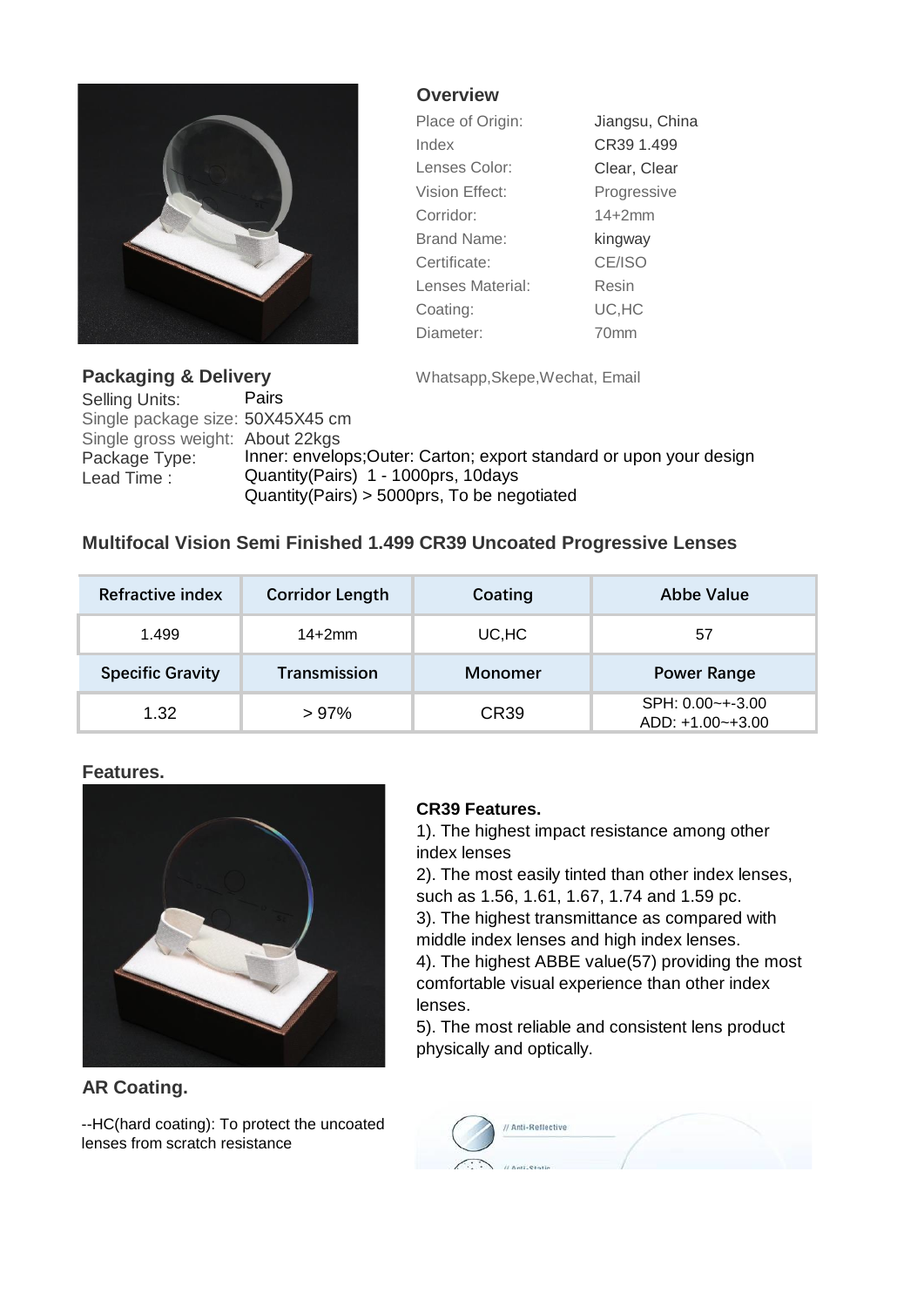--HMC(hard multi coated/AR coating): To protect the lens effectively from reflection, enhance functional and charity of your vision

--SHMC(super hydrophobic coating): To make the lens waterproof, antistatic, anti slip and oil resistance.

## **SEMI-FINISHED LENS**





### **What's the importance of a good semi-finished lens to RX production?..**

- a. High qualified rate in power accuracy and stability
- b. High qualified rate in cosmetics quality
- c. High optical features
- d. Good tinting effects and hard-coating/AR coating results
- e. Realize the maximum production capacity
- f. Punctual delivery

Not just superficial quality, semi-finished lenses are more focus on the internal quality, such as precise and stable parameters, especially for the popular freeform

#### **Progressive Short Corridor** (M.S.OPTICAL Design)

#### **Index:1.499 Technical Data**

|                                  |                                           | In Diopter<br><b>Terms</b> | In mm                |
|----------------------------------|-------------------------------------------|----------------------------|----------------------|
|                                  | <b>Width of Far Vision Zune</b>           | 0.5 <sub>D</sub>           | 10.4 <sub>mm</sub>   |
|                                  | $(32)$ mm above $NG(P)$                   | 100                        | Clear                |
|                                  | <b>Width of Far Vision Zone</b>           | 0.5 <sub>D</sub>           | $23.0$ <sub>mm</sub> |
|                                  | (8mm above MRP)                           | 1.0 <sub>D</sub>           | Clear                |
|                                  | Height of Iso-Astig. Line above           | 0.5 <sub>D</sub>           | 6.8mm                |
| $\mathbf{\tilde{c}}$<br>$\infty$ | 0-180 line (17mm from MRP) temporal 0.5 D |                            | $5.5$ mm             |
|                                  | <b>Width of Reading Zone</b>              | 0.5 <sub>D</sub>           | 8.3mm                |
|                                  | $(14mm$ below MRP)                        | 1.0 <sub>D</sub>           | 14.0 <sub>mm</sub>   |
|                                  | <b>Fitting Cross</b>                      | up form center             | $2.0$ <sub>mm</sub>  |
|                                  | <b>Start of Progressive above MRP</b>     |                            | $-2.0$ mm            |
| .97                              | <b>End of Progressive above MRP</b>       |                            | 14.0 <sub>mm</sub>   |
|                                  | <b>Maximum Astigmatism</b>                |                            | $-2.5$               |
|                                  | <b>Corridor Width</b>                     | 0.5 <sub>D</sub>           | 4.6mm                |
|                                  |                                           | 1.0 <sub>D</sub>           | 8.7 <sub>mm</sub>    |
|                                  | <b>Minimum Fitting Height</b>             |                            | 17mm                 |

## **Availability:**

Semi-Finished(S/F) Lenses, Base Curves : 2.00, 4.00, 6.00, 8.00 Addition Powers: 1.00 to 3.00 in 0.25D steps

|                   |             | Nominal True Curve |        |      |       | Back Edge Center MRP |       | $S_{e}$   | <b>Eitting Cross</b>    | S <sub>25</sub> |                 |
|-------------------|-------------|--------------------|--------|------|-------|----------------------|-------|-----------|-------------------------|-----------------|-----------------|
| Diameter<br>Curve | $(n=1.550)$ | $F = \ln s$        | Curve  | mm   | mm    | Dec.                 | Inset | above MRP | 50 <sub>mm</sub>        | <b>RX</b> Range |                 |
| $75$ mm           | 200         | 2.64               | 200.80 | 4.00 |       | 12.00 10.00          | 3     | 1.97      | $\overline{\mathbf{c}}$ | 1.56            | $-3.25D/-7.50D$ |
| $75$ mm           | 400         | 4.20               | 126.40 | 4.62 | 11.00 | 10.50                | 3     | 1.97      | $\sqrt{2}$              | 2.49            | $-1.00D/-3.00D$ |

### 1 499 S/F PROGRESSIVE LENS